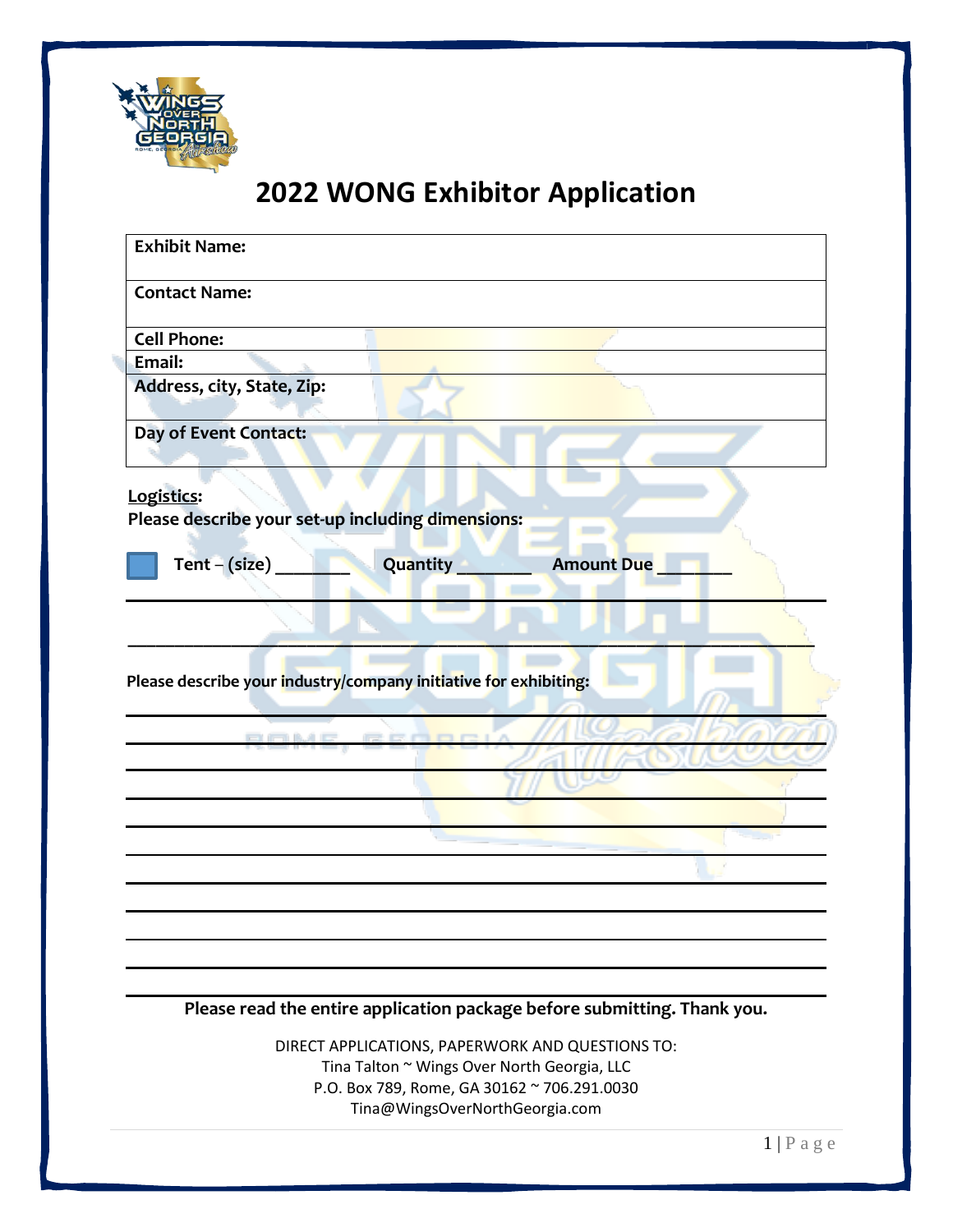

# **Exhibitor Information & Terms of Participation**

### **GENERAL INFORMATION:**

- **Show Dates:** Saturday, October 15 and Sunday, October 16
- **Date**: Exhibitor Set-Up Day Friday, October 14, 2022
- **Hours of Operation**: 9:00 AM 5:00 PM both Saturday and Sunday
- **Event Location**: 304 Russell Field Rd., NE, Rome, GA 30165
- **Projected Attendance**: 30,000+ for the weekend
- *Event will be held rain or shine, excluding Acts of God.*

### **BOOTH SPACE & FEE**:

- \$1,000 10' x 10' Payment due\* to secure your space *(non-refundable)*
- For additional space, please contact the show office
- Exhibitors must be self-sufficient with all necessary equipment needed to conduct their business; tables, chairs, tent (*if applicable*), weights and electricity. You must use a "quiet" generator and all power cords must be secured and taped down.

#### **PAYMENT**:

- Must be included with the application once you receive approval.
- Credit card (*all accepted, 3% cc fee*)
- Make checks out to *Wings Over North Georgia*
- Payment will not be secured until notification of acceptance is made.

#### **APPLICATION**:

- Application must be complete with the required items and payment submitted once approved.
- *Selection and approval will be the sole discretion of WONG. Selection of exhibitors is based, in part, on the value to our attendees, with preference given to exhibitors that offer unique products/services.*

#### **IMPORTANT DATES:**

Sunday, July 31, 2021 **Application Process Closes** Monday, September 26, 2022 (COI) Insurance Certificate Due Friday, October 14, 2022 Exhibitor Set-Up Day (8:00 AM – 4:00 PM) Saturday, October 15 - Sunday, October 16 Show Days Sunday, October 16, 2022 Exhibitor Tear Down (After 6:00 PM)

#### **EXHIBITOR WORKER PASSES & PARKING**:

- Each booth will be furnished (4) Weekend Exhibitor Passes and (2) Exhibitor Parking Passes
- Additional Passes are available for \$15.00 each (*must be purchased prior to show weekend)*
- There is a designated parking area which you will be shown at check-in. You are responsible for picking up the packet and distribute your passes to your respective workers.

#### **NO GUARANTEE OF RESULTS**:

• While we are committing a significant effort toward the promotion of this airshow within means, WONG does not guarantee any results from vending, nor does it guarantee a number of attendees.

#### **CANCELLATION POLICY**:

• There are no cancellations, rain dates or refunds due to weather or air show accidents, etc.

**Signature: \_\_\_\_\_\_\_\_\_\_\_\_\_\_\_\_\_\_\_\_\_\_\_\_\_\_\_\_\_\_\_\_\_\_\_\_\_\_\_\_\_\_\_\_\_\_\_\_\_\_\_\_\_\_\_\_\_\_\_\_\_\_ Date: \_\_\_\_\_\_\_\_\_\_\_\_\_\_\_\_\_\_\_\_\_\_\_\_\_\_\_**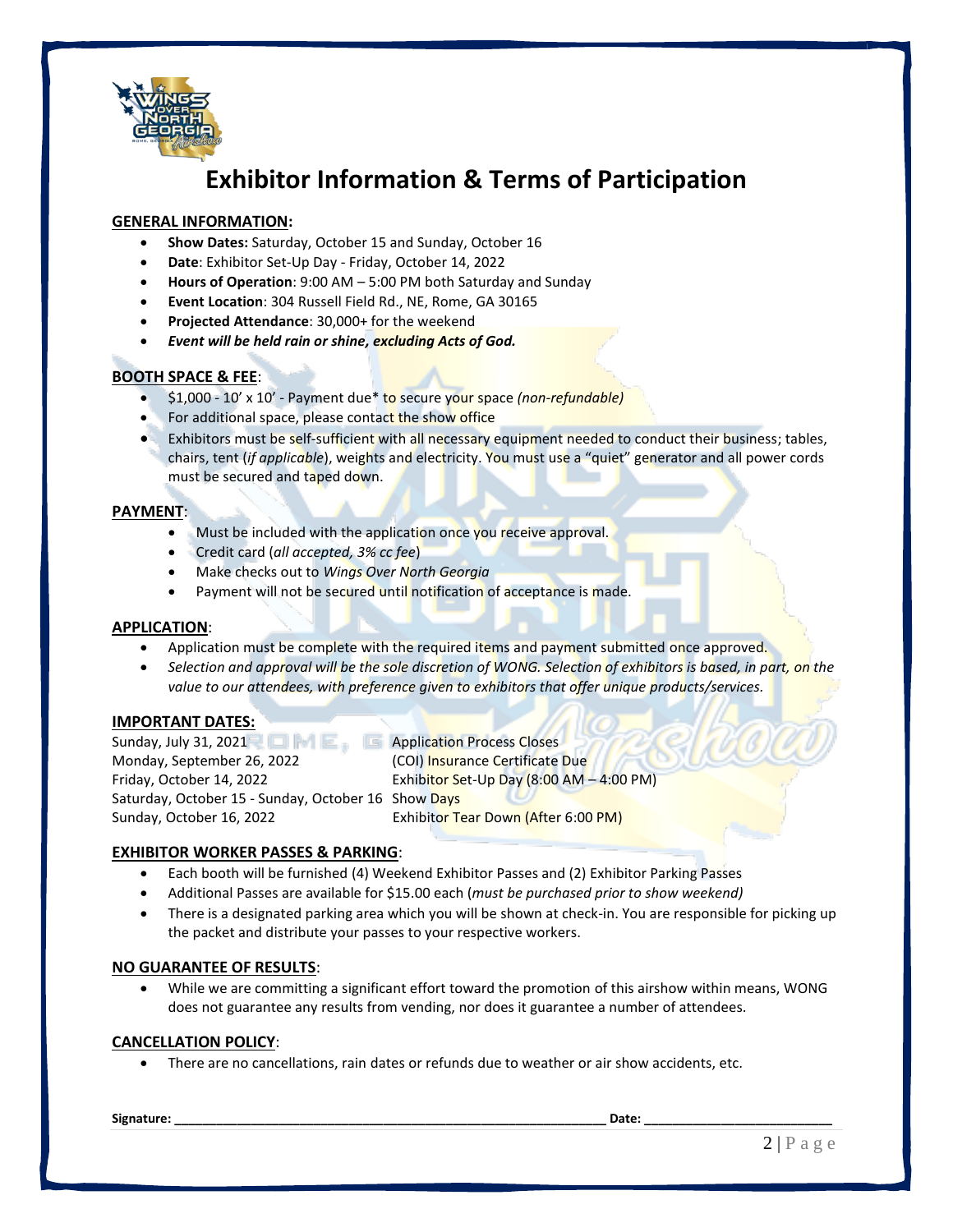

## **Exhibitor Guidelines**

- Event management & sponsoring entity has the right to accept or reject any applications & reserves the right to refuse any items or industry being offered by an exhibitor. All applications will be reviewed and accepted on these guidelines. If you have listed items that are not accepted, you will be notified of what items were accepted. No items are to be sold as an exhibitor. Exhibitors are not to distribute any food or beverage items to the public, to not interfere with our vendors.
- Exhibitors must be self-sufficient with all equipment needed to conduct their business; tables, chairs, tent (*if applicable*), weights and electricity. You must use a "quiet" generator and all power cords must be taped down.
- Your organization must adhere to professional business behavior, attire, and cleanliness. The Exhibitor and/or his agents will NOT attempt to solicit in the common areas and/or in such a manner as to infringe on the ability of other participants to conduct their operations.
- *Note:* The Exhibitor agrees to keep the rented space occupied by a representative during all the posted hours of the show. **Exhibitor Operating Hours**: Saturday, 10/15 and Sunday, 10/16, 9:00 AM – 5:00 PM
- Absolutely no rights to exclusivity are granted or implied to exhibitors at this event. Where necessary, every effort will be made by air show management to keep similar or like exhibitors minimized and/or separated in different areas within the show venue.

**Insurance**: It is required that you carry minimum \$1,000,000 liability insurance to protect yourself, Russell Regional Airport & Wings Over North Georgia, LLC against loss, injury, or property damage while vending your wares at the air show. This certificate is due to the WONG office by September 26, 2022. **Please have your insurance company provide us the certificate with the following verbiage below included on the certificate under the "Additional Insured" box:**

**Wings Over North Georgia, Russell Regional Airport, Floyd County, its employees, volunteers, and elected officials**□ M E, G E □ R G I A **304 Russell Field Rd., NE, Rome, GA 30165**

- **Security:** Continuous security patrols are provided 24/7 throughout the event activities. Wings Over North Georgia Air Show is not responsible for any loss that you may incur.
- **Set Up, Load In & Parking Instructions:** The Richard B. Russell Regional Airport facility is located at: **304 Russell Field Rd., NE, Rome, GA 30165**

Exhibitor set-up is on Friday 8:00 AM–4:00 PM. All Exhibitors are required to be set up on Friday as instructed. Exhibitors will check-in at the Exhibitor Check-In and be directed to your booth location. Once you have unloaded your trailer, tent, equipment, and merchandise; you **must** relocate your vehicle from the air show ramp area to the reserved exhibitor/exhibitor parking areas as you will be instructed for each day of the show. You will need to inform your workers.

• **Clean Up Requirements**: Each exhibitor must keep their booth area clean of all potential hazards and/or health risks.

| Signatur | ---- |  |
|----------|------|--|
|          |      |  |